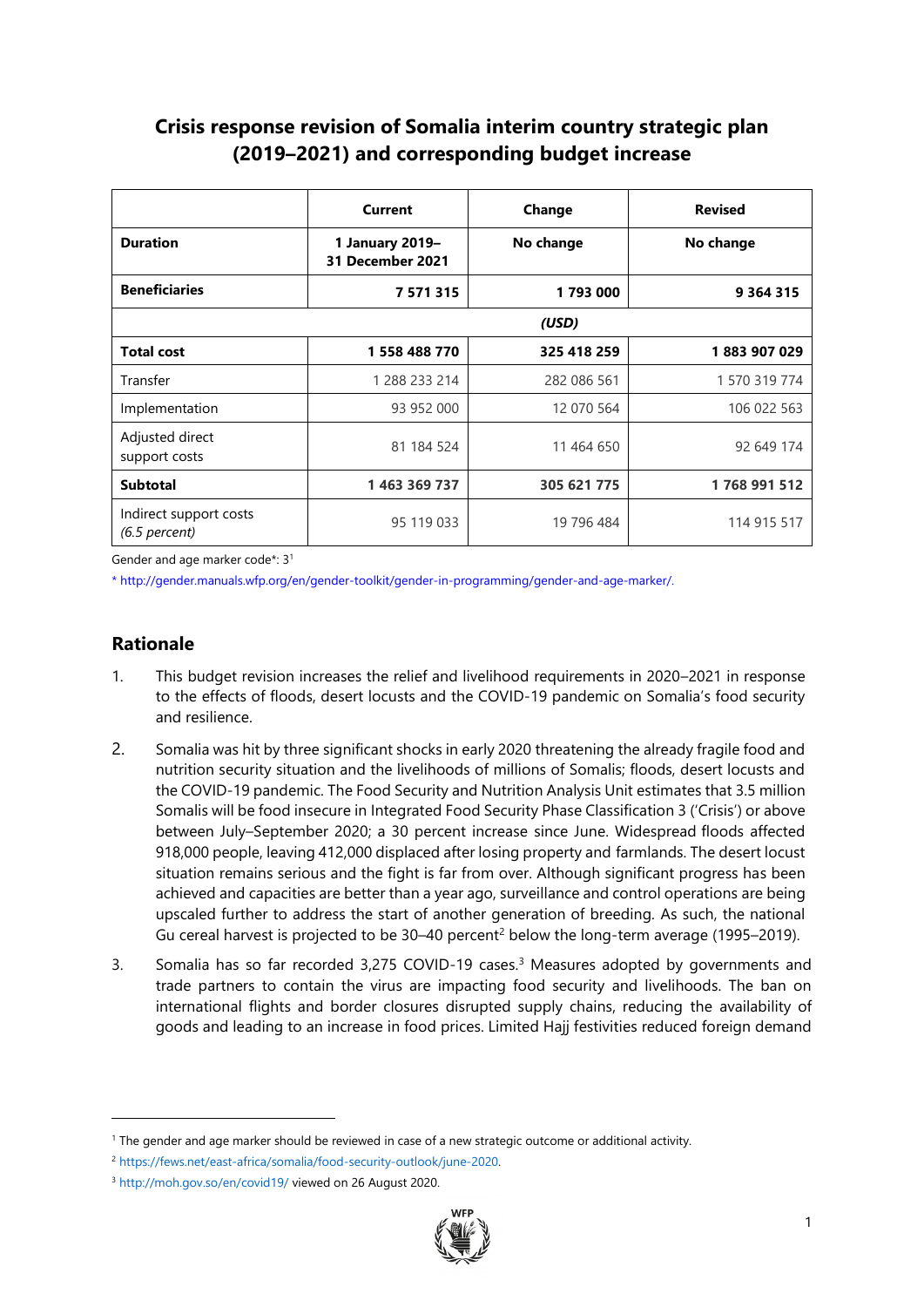for Somali livestock<sup>4</sup> directly affecting rural families, 60 percent of whose household income<sup>5</sup> is from livestock sales. As small businesses and casual labour opportunities decline, internally displaced persons (IDPs) and the urban poor are most affected.

- 4. The 2019 Somalia Fill the Nutrient Gap Study showed that a nutritious diet is four-times more expensive than an energy only diet. Since June, prices of fresh vegetables and fruit in Somalia have risen by up to 60 percent impacting the dietary intake of the population.
- 5. Due to increased humanitarian needs, the Logistics Cluster, led by WFP, was activated on 26 April 2020. The cluster facilitates access to reliable logistics services and consolidated information related to logistics capacities, ensuring that the response is streamlined, and relief items reach affected populations. Flooding rendered many key roads impassable, leaving several field locations inaccessible. COVID-19 has also affected access to areas of operation within Somalia. Scaling up the cluster's ability to facilitate the provision of common logistics services is necessary to ensure the uninterrupted supply of critical relief items.
- 6. As the humanitarian needs increase, Somalia continues to face security threats including new ones related to the planned national elections. The increase in local security costs in this revision is proportional to the rise in the country office overall operational costs, supporting physical security enhancements, the upgrading of security technologies and enabling the implementation of a comprehensive security management.

# **Changes**

# **Strategic orientation**

- 7. There is no change to the strategic orientation of the interim country strategic plan (ICSP). The ICSP is fully aligned with the Ninth National Development Plan while this budget revision is in line with the Somalia Humanitarian Response Plan 2020.
- 8. Previous budget revisions: first budget revision approved in June 2019 to increase relief requirements; second budget revision approved in October 2019 to introduce the Government rural safety net programme; and third budget revision approved in March 2020 to increase the relief and nutrition requirements in 2020.

# **Strategic outcomes**

- 9. The revision to strategic outcome 1 aims to:
	- a) increase planned beneficiary numbers and requirements under activity 1, (relief) to provide relief assistance to the most vulnerable people;
	- b) discontinue the wet feeding activity as the modality of implementation is unsuitable under the current COVID-19 context; needs will be covered through relief.
- 10. The revision to strategic outcome 2 aims to:
	- a) increase the planned beneficiary numbers and requirements under activity 2 (livelihoods).
- 11. The revision to strategic outcome 6 aims to:
	- a) increase requirements under activity 9 (provision of common services through the Logistics Cluster).

<sup>5</sup> [https://www.nation.co.ke/kenya/news/africa/restricted-hajj-hits-somalia-s-livestock-economy-1910696.](https://www.nation.co.ke/kenya/news/africa/restricted-hajj-hits-somalia-s-livestock-economy-1910696)



<sup>4</sup> The Washington Post: [https://www.washingtonpost.com/world/africa/hajj-somalia-livestock-](https://www.washingtonpost.com/world/africa/hajj-somalia-livestock-%20exports/2020/07/28/10c984e6-d03a-11ea-826b-cc394d824e35_story.html) exports/2020/07/28/10c984e6 [d03a-11ea-826b-cc394d824e35\\_story.html.](https://www.washingtonpost.com/world/africa/hajj-somalia-livestock-%20exports/2020/07/28/10c984e6-d03a-11ea-826b-cc394d824e35_story.html)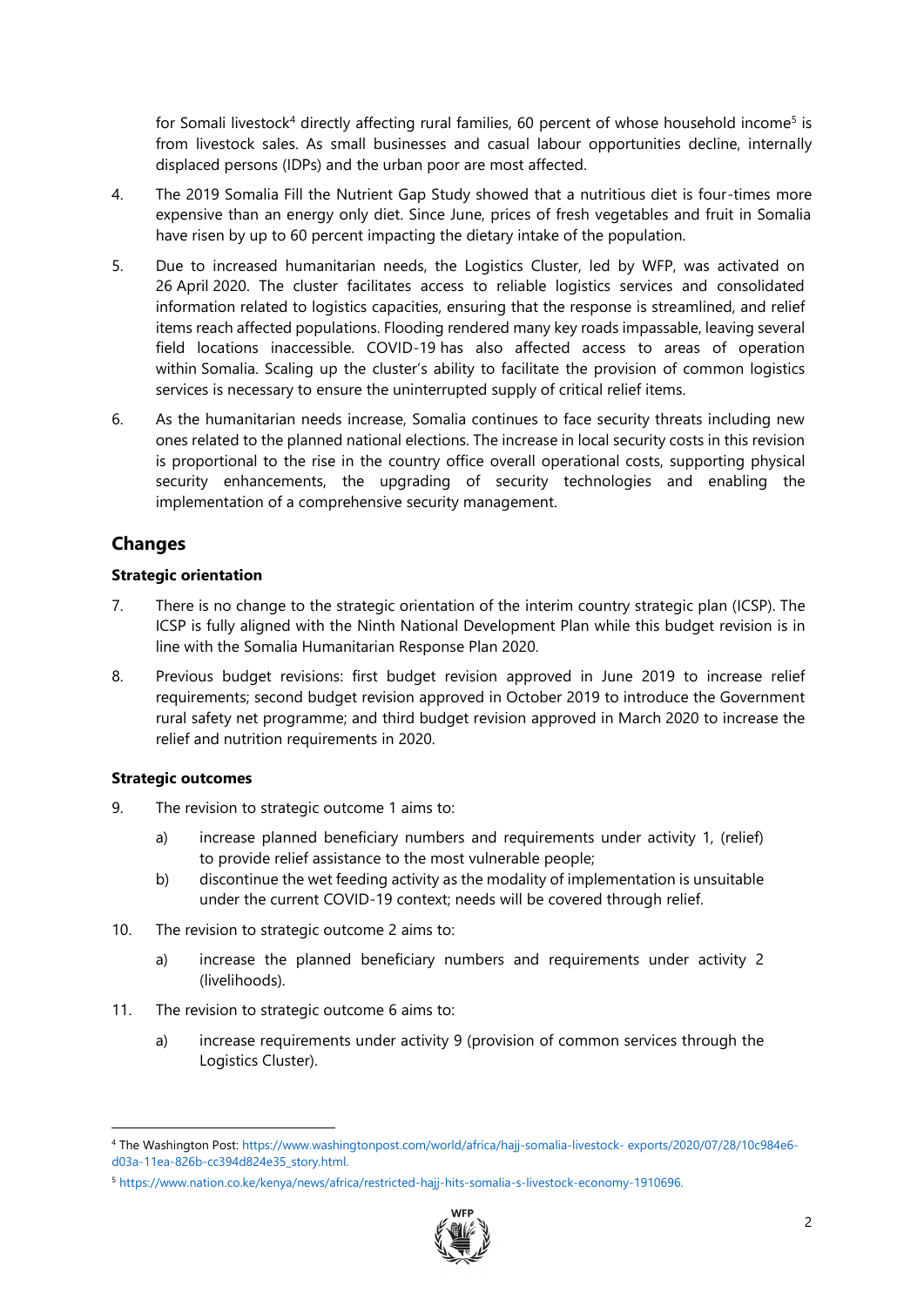## *Targeting approach and beneficiary analysis*

- 12. WFP is planning to provide relief food assistance to reach a total of 2,037,500 and 1,820,000 food-insecure people in 2020 and 2021 respectively across Somalia through general distributions of in-kind or unconditional cash-based transfers (CBTs) (strategic outcome 1). Access to CBTs will allow beneficiaries to access nutritious foods (fruits and vegetables) from local markets. Social and behaviour change communication and nutrition education will continue to improve households' intake of healthier diets. An additional 130,000 people will receive conditional assistance through livelihood activities in 2021 (strategic outcome 2). As relief needs in 2021 are expected to decrease, WFP will embark on addressing the socioeconomic impact of COVID-19 and the aftermath of the shocks, therefore, some people under relief assistance in 2020 will transition to livelihood support in 2021.
- 13. Scaling-up of the existing programmes will cover additional geographic areas and households. Mixed targeting approaches including geographic and community-based targeting will be applied.
- 14. WFP continues to implement and advocate for the expansion of resilience, livelihood programming and food system interventions as per the original ICSP. The focus is to support smallholder farmers, vulnerable households and communities to increase their food production and income. These investments will become even more critical to address the socioeconomic impact of COVID-19, including supporting Government's efforts to build human capital through inclusive access to quality education, which WFP supports through the home-grown school feeding programme.

### *Transfer modalities*

15. This year, WFP finalized a mobile money solution which provides a solution for beneficiaries in remote areas and where banking facilities are not present; a contactless delivery for cash in the context of COVID-19.

#### *Partnerships*

16. In addition to the ongoing multisectoral resilience programmes with the Food and Agriculture Organization of the United Nations (FAO) and the United Nations Children's Fund (UNICEF), in 2020, WFP and FAO plan to expand support to farming cooperatives in Lower and Middle Shabelle to improve production and market access, and reduce post-harvest losses for smallholder farmers. In cooperation with the federal Government and the Jubaland State, WFP and UNICEF through a United Nations joint programme in Gedo are supporting school-aged children, adolescents, parents/caregivers, Somalia Humanitarian Fund/producer groups to improve access to integrated school feeding, nutrition, water, sanitation and hygiene and education services. This will also include livelihood support for vulnerable families with undernourished children for improved learning, health, hygiene and nutrition outcomes for children.

#### *Service provision*

17. Due to delays in road and sea transportation that can be encountered and the urgency to deliver COVID-19 and flood response related-supplies, air transport remains the most viable means of reaching people in need. The Logistics Cluster will also continue to facilitate the provision of available sea and road transport upon partners' request.

#### *Monitoring and evaluation*

18. In the current context of COVID-19, WFP has expanded its remote monitoring (through phone calls) to cover areas where physical or on-site monitoring is not currently feasible.

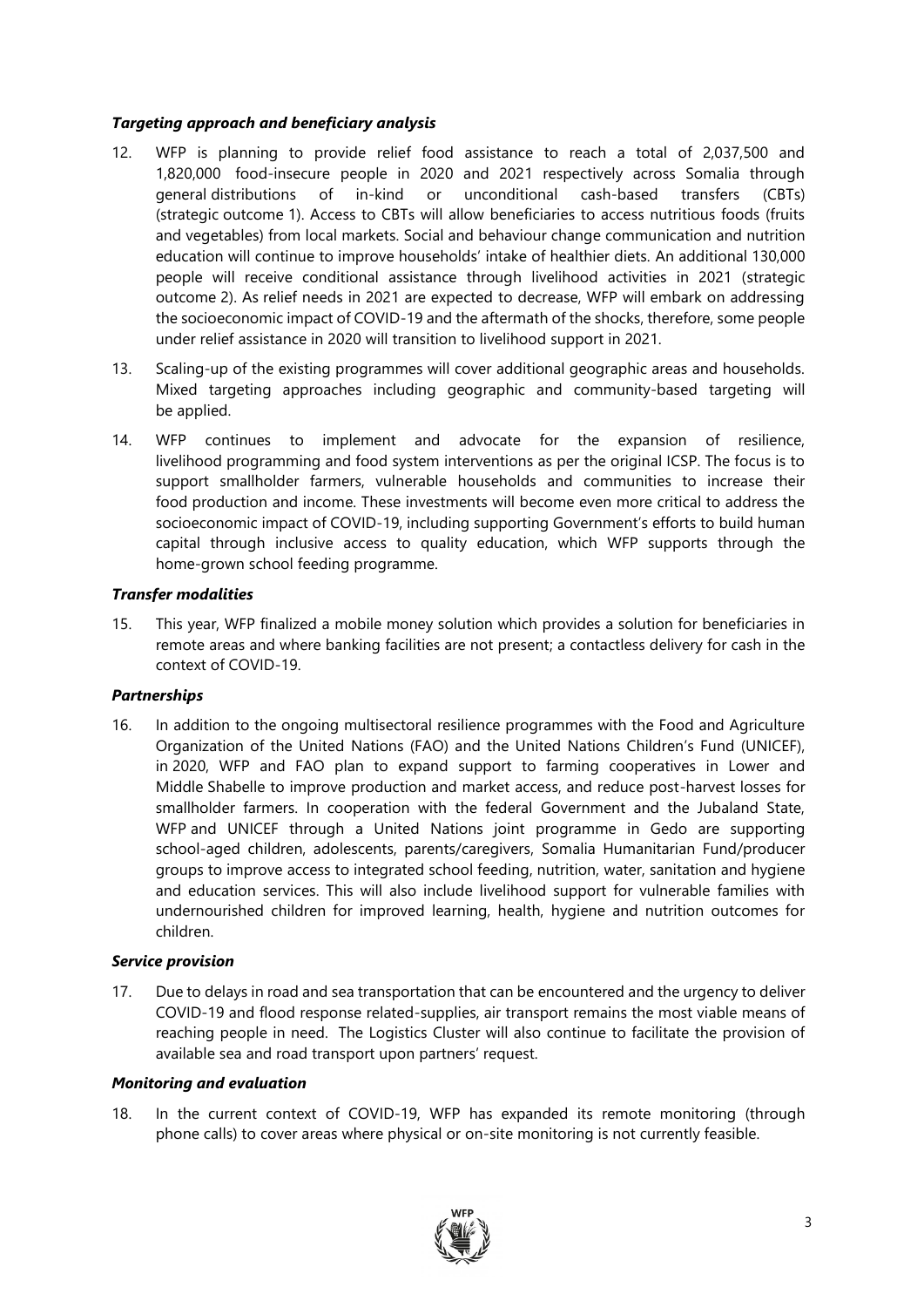## *Accountability to affected populations, protection risks, restrictions of gender and disabilities*

- 19. Existing gender inequalities and harmful practices, such as gender-based violence (GBV) against women and girls, are likely to rise due to the impact of COVID-19. In response, WFP disseminated guidance on WFP's GBV referral protocol to partners and area office staff. Call centre staff and partners were trained on receiving and referring GBV cases.
- 20. Monitoring results of WFP's relief activities in 2020 showed women-headed households had lower levels of acceptable food consumption scores (28 percent) compared to male-headed households (58 percent), an indication of the greater odds of vulnerability among women. To address these vulnerabilities, WFP has prioritized women as the principal recipients of assistance throughout its relief and rural safety net programmes to foster and increase women's decision making abilities on assistance provided.
- 21. In response to COVID-19, WFP has adjusted its programming to minimize risks of exposure to and transmission for beneficiaries. This includes redesign of distribution centres in line with hygiene and social distancing guidelines, provision of multiple rations to reduce travel to distribution points and provision of personal protective equipment among others. The WFP online mobile shopping application, e-Shop, now has a home delivery feature, allowing registered users to order home deliveries.

### *Country office capacity*

22. The country office, considering the scale and frequency of disasters, has been responding to sudden emergencies. The response capacity is already streamlined in the human resources structure.

#### *Beneficiary analysis*

23. There is no change to the overall nutrition beneficiaries (strategic outcomes 1 and 3); an adjustment is made to reflect the exact number of beneficiaries between the two activities; a decrease of 49,600 under strategic outcome 1 and an increase of the same number under strategic outcome 3.

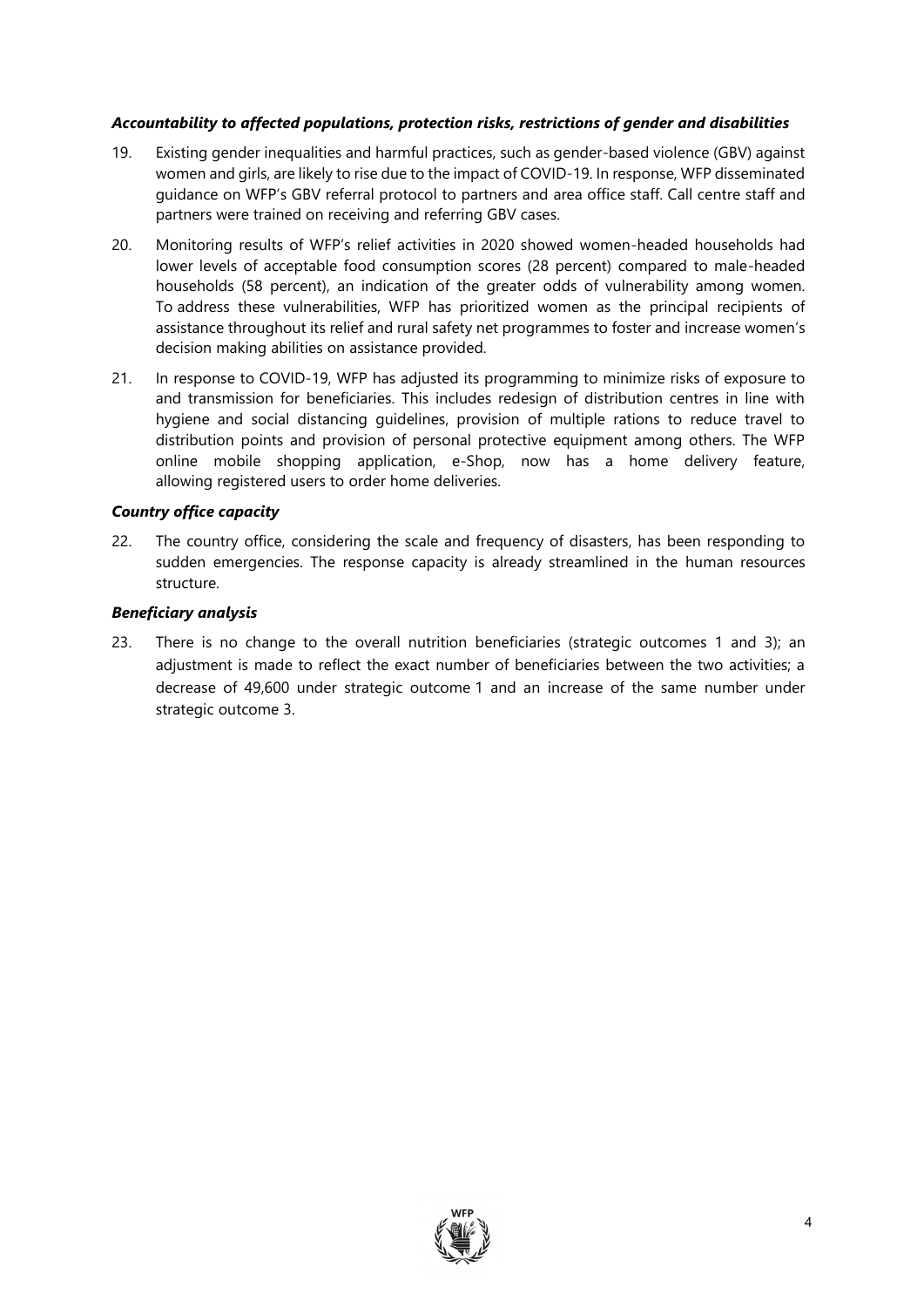| TABLE 1: DIRECT BENEFICIARIES BY STRATEGIC OUTCOME, ACTIVITY AND MODALITY |                 |                 |                       |                              |                       |                         |                                     |              |
|---------------------------------------------------------------------------|-----------------|-----------------|-----------------------|------------------------------|-----------------------|-------------------------|-------------------------------------|--------------|
| <b>Strategic</b><br>outcome                                               | <b>Activity</b> | <b>Modality</b> | <b>Period</b>         | Women<br>$(18 +$<br>years)   | Men<br>$(18 + years)$ | Girls<br>$(0-18$ years) | <b>Boys</b><br>$(0 - 18)$<br>years) | <b>Total</b> |
| 1                                                                         | 1               | In-kind         | Current               | 283 307                      | 279 721               | 308 411                 | 323 951                             | 1 195 390    |
|                                                                           | Relief          |                 | Increase/<br>decrease | 127 719                      | 126 103               | 139 036                 | 146 042                             | 538 900      |
|                                                                           |                 |                 | Revised               | 411 027                      | 405 824               | 447 447                 | 469 993                             | 1734 290     |
|                                                                           |                 | <b>CBTs</b>     | Current               | 683 171                      | 674 523               | 743 705                 | 781 178                             | 2 882 576    |
|                                                                           |                 |                 | Increase/<br>decrease | 275 892                      | 272 399               | 300 338                 | 315 471                             | 1 164 100    |
|                                                                           |                 |                 | Revised               | 959 062                      | 946 922               | 1 044 042               | 1 096 649                           | 4 046 676    |
|                                                                           | $\mathbf{1}$    | In-kind         | Current               | 9 4 8 0                      | 9 3 6 0               | 10 320                  | 10 840                              | 40 000       |
|                                                                           | Wet<br>feeding  |                 | Increase/<br>decrease | (9480)                       | (9360)                | (10320)                 | (10840)                             | (40000)      |
|                                                                           |                 |                 | Revised               | 0                            | $\mathbf 0$           | $\mathbf 0$             | 0                                   | $\mathbf 0$  |
|                                                                           | $\mathbf{1}$    | In-kind         | Current               | 817 960                      | 9 5 20                | 702 357                 | 674 814                             | 2 204 651    |
|                                                                           | Nutrition       |                 | Increase/<br>decrease |                              |                       | (25 296)                | (24304)                             | (49600)      |
|                                                                           |                 |                 | Revised               | 817 960                      | 9 5 20                | 677 061                 | 650 510                             | 2 155 051    |
|                                                                           |                 | <b>CBTs</b>     | Current               | 563 540                      |                       |                         |                                     | 563 540      |
|                                                                           |                 |                 | Increase/<br>decrease |                              |                       |                         |                                     |              |
|                                                                           |                 |                 | Revised               | 563 540                      |                       |                         |                                     | 563 540      |
| $\overline{c}$                                                            | $\overline{c}$  | In-kind         | Current               | 47 313                       | 46 714                | 51 506                  | 54 101                              | 199 634      |
|                                                                           | Livelihood      |                 | Increase/<br>decrease | 9 2 4 3                      | 9 1 2 6               | 10 062                  | 10 5 69                             | 39 000       |
|                                                                           |                 |                 | Revised               | 56 556                       | 55 840                | 61 5 68                 | 64 670                              | 238 634      |
|                                                                           |                 | <b>CBTs</b>     | Current               | 110 398                      | 109 000               | 120 180                 | 126 236                             | 465 814      |
|                                                                           |                 |                 | Increase/<br>decrease | 21 5 67                      | 21 294                | 23 4 78                 | 24 661                              | 91 000       |
|                                                                           |                 |                 | Revised               | 131 965                      | 130 294               | 143 658                 | 150 897                             | 556814       |
|                                                                           | 2 Urban         | CBTs            | Current               | 29 625                       | 29 250                | 32 250                  | 33 875                              | 125 000      |
|                                                                           | safety nets     |                 | Increase/<br>decrease |                              |                       |                         |                                     |              |
|                                                                           |                 |                 | Revised               | 29 625                       | 29 250                | 32 250                  | 33 875                              | 125 000      |
|                                                                           | 2 School        | In-kind         | Current               | $\qquad \qquad \blacksquare$ |                       | 66 144                  | 71 656                              | 137 800      |
|                                                                           | meals           |                 | Increase/<br>decrease |                              |                       |                         |                                     |              |
|                                                                           |                 |                 | Revised               | $\overline{\phantom{0}}$     |                       | 66 144                  | 71 656                              | 137 800      |
|                                                                           |                 | CBTs            | Current               | -                            |                       | 35 616                  | 38 5 84                             | 74 200       |
|                                                                           |                 |                 | Increase/<br>decrease | $\overline{\phantom{0}}$     |                       |                         |                                     |              |
|                                                                           |                 |                 | Revised               | $\qquad \qquad \blacksquare$ |                       | 35 616                  | 38 5 84                             | 74 200       |

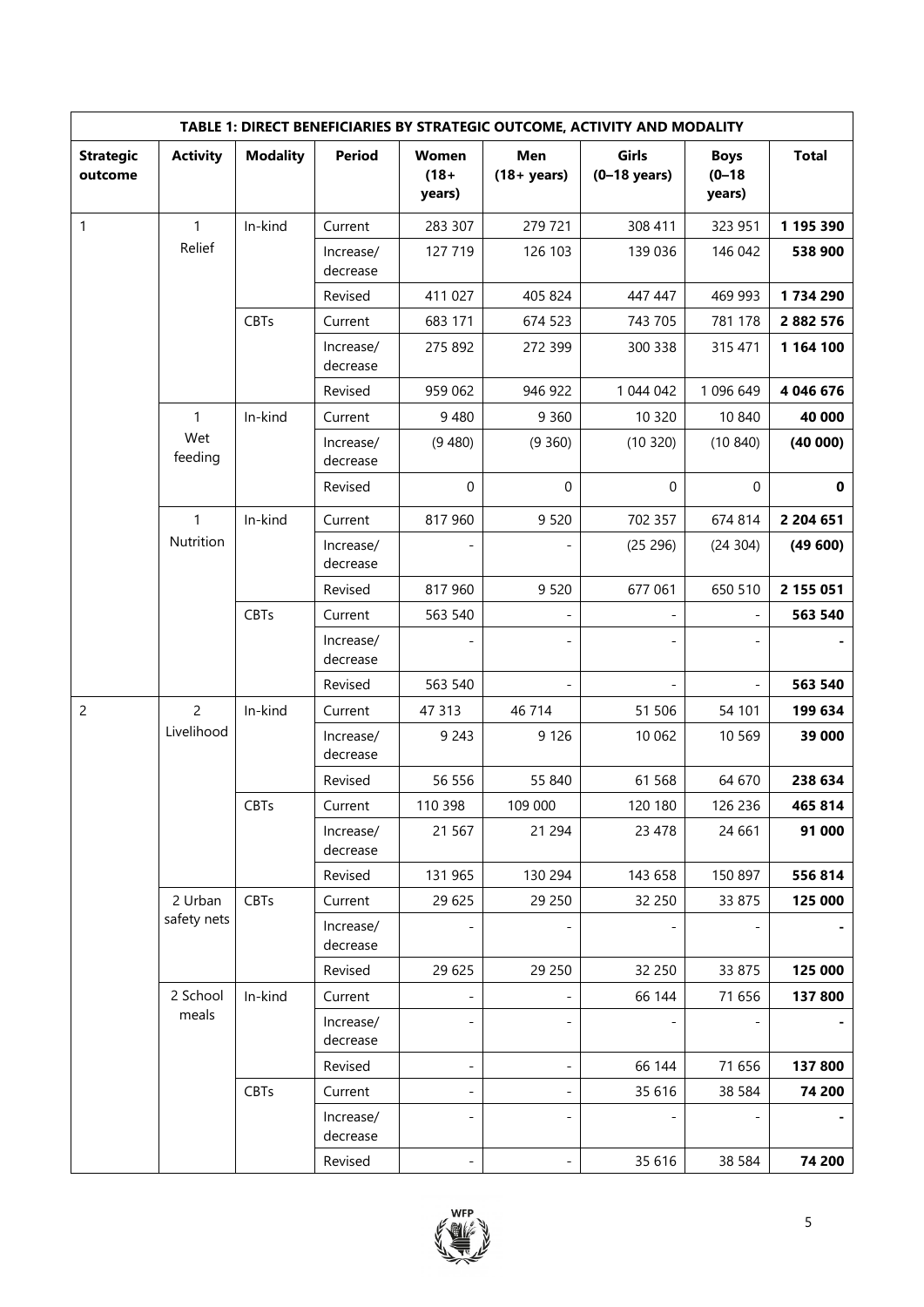|                             | TABLE 1: DIRECT BENEFICIARIES BY STRATEGIC OUTCOME, ACTIVITY AND MODALITY |                 |                       |                            |                              |                         |                                     |               |
|-----------------------------|---------------------------------------------------------------------------|-----------------|-----------------------|----------------------------|------------------------------|-------------------------|-------------------------------------|---------------|
| <b>Strategic</b><br>outcome | <b>Activity</b>                                                           | <b>Modality</b> | <b>Period</b>         | Women<br>$(18 +$<br>years) | <b>Men</b><br>$(18 + years)$ | Girls<br>$(0-18$ years) | <b>Boys</b><br>$(0 - 18)$<br>years) | <b>Total</b>  |
|                             | 2 School                                                                  | <b>CBTs</b>     | Current               | 13 199                     | $\overline{a}$               |                         |                                     | 13 199        |
|                             | meals<br>support<br>staff                                                 |                 | Increase/<br>decrease |                            |                              |                         |                                     |               |
|                             |                                                                           |                 | Revised               | 13 199                     |                              |                         | $\overline{a}$                      | 13 199        |
|                             |                                                                           | In-kind         | Current               | 10799                      |                              |                         |                                     | 10799         |
|                             |                                                                           |                 | Increase/<br>decrease |                            |                              |                         |                                     |               |
|                             |                                                                           |                 | Revised               | 10 799                     |                              |                         |                                     | 10799         |
| $\overline{c}$              | 7 Rural                                                                   | <b>CBTs</b>     | Current               | 284 400                    | 280 800                      | 309 600                 | 325 200                             | 1 200 000     |
|                             | safety net                                                                |                 | Increase/<br>decrease |                            |                              |                         |                                     |               |
|                             |                                                                           |                 | Revised               | 284 400                    | 280 800                      | 309 600                 | 325 200                             | 1 200 000     |
| 3                           | 2 Nutrition                                                               | In-kind         | Current               | 285 737                    | 6 3 4 7                      | 40 692                  | 39 096                              | 371872        |
|                             |                                                                           |                 | Increase/<br>decrease |                            |                              | 25 29 6                 | 24 304                              | 49 600        |
|                             |                                                                           |                 | Revised               | 285 737                    | 6 3 4 7                      | 65 988                  | 63 400                              | 421 472       |
|                             |                                                                           | <b>CBTs</b>     | Current               | 478 320                    |                              |                         |                                     | 478 320       |
|                             |                                                                           |                 | Increase/<br>decrease |                            |                              |                         |                                     |               |
|                             |                                                                           |                 | Revised               | 478 320                    |                              |                         |                                     | 478 320       |
| Total (without overlap)     |                                                                           |                 | <b>Current</b>        | 1843242                    | 1 450 852                    | 2 104 312               | 2 172 910                           | 7 571 315     |
|                             |                                                                           |                 | Increase/<br>decrease | 424 941                    | 419 562                      | 462 594                 | 485 903                             | 1793000       |
|                             |                                                                           |                 | <b>Revised</b>        | 2 268 183                  | 1870414                      | 2 566 906               | 2 658 813                           | 9 3 6 4 3 1 5 |

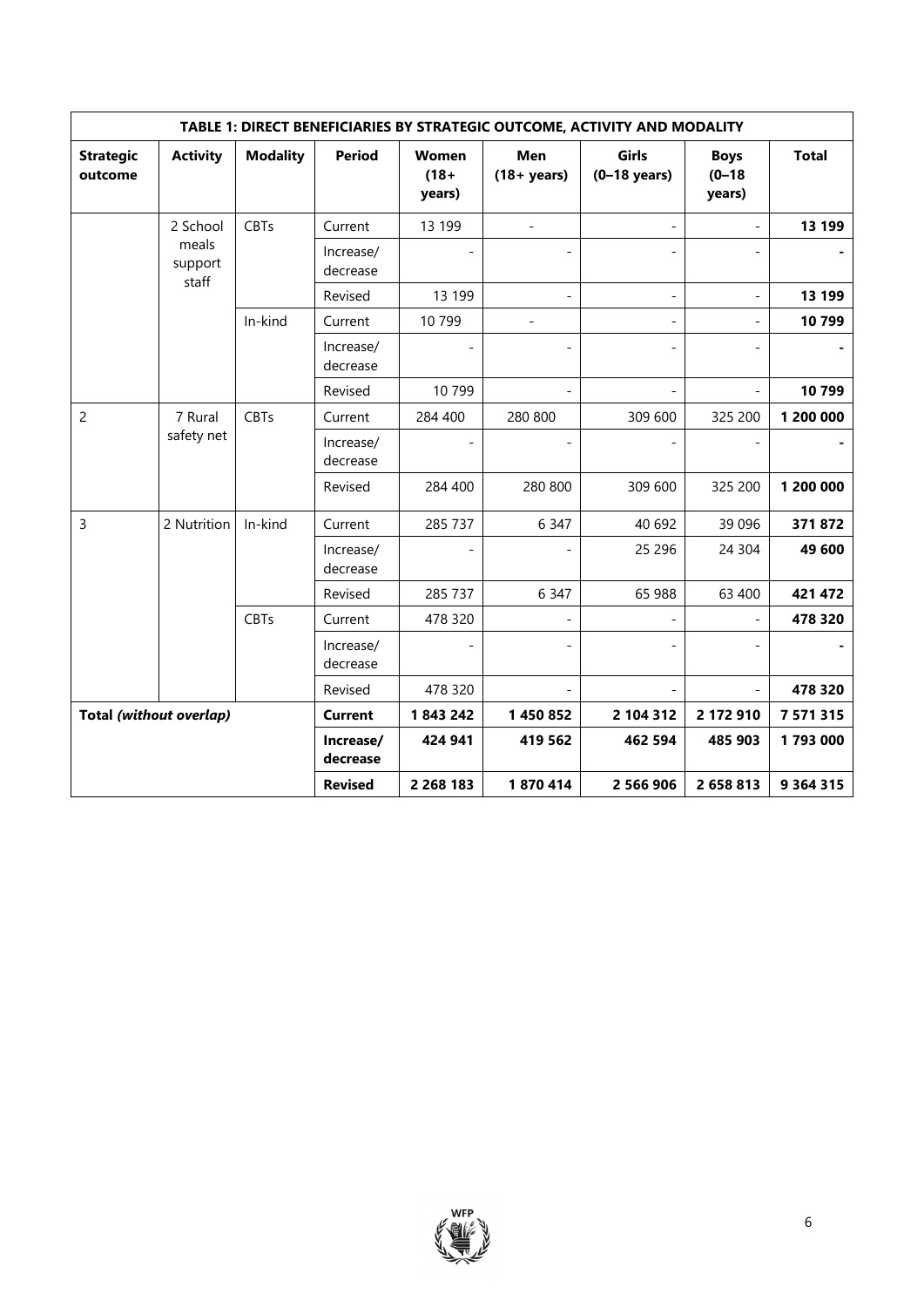#### **Transfers**

|                                          |                 |                           |             |                                            |                                | TABLE 2: FOOD RATION (g/person/day) or CASH-BASED TRANSFER VALUE (USD/person/day) BY STRATEGIC OUTCOME AND ACTIVITY |                          |                                   |             |            |                     |                            |                    |                            |                            |               |                            |                        |             |
|------------------------------------------|-----------------|---------------------------|-------------|--------------------------------------------|--------------------------------|---------------------------------------------------------------------------------------------------------------------|--------------------------|-----------------------------------|-------------|------------|---------------------|----------------------------|--------------------|----------------------------|----------------------------|---------------|----------------------------|------------------------|-------------|
|                                          |                 |                           |             |                                            |                                |                                                                                                                     |                          | <b>Strategic outcomes 1 and 3</b> |             |            |                     |                            |                    |                            |                            |               | <b>Strategic outcome 2</b> |                        |             |
|                                          |                 | <b>Activities 1 and 3</b> |             |                                            |                                |                                                                                                                     |                          |                                   |             |            |                     |                            |                    |                            | <b>Activity 2</b>          |               |                            |                        |             |
| <b>Beneficiary type</b>                  | Crisis-affected | households (HHs)          | Wet feeding | (MAM treatment)<br>Children 6-59<br>months | (MAM treatment)<br><b>PLWG</b> | months (MAM<br>Children 6-23<br>prevention)                                                                         | PLWG (MAM<br>prevention) | Children 6-23<br>months (MCHN)    | PLWG (MCHN) | PLWG (MCHN | delivery incentive) | PLWG (MCHN<br>e-vegetable) | <b>ART/TB DOTS</b> | Food-insecure<br>urban HHs | Food-insecure<br>rural HHs | Food-insecure | people                     | School-age<br>children |             |
| <b>Modality</b>                          | Food            | <b>CBTs</b>               | Food        | Food                                       | Food                           | Food                                                                                                                | Food                     | Food                              | Food        | Food       | <b>CBTs</b>         | Cash                       | Food               | <b>CBTs</b>                | <b>CBTs</b>                | Food          | <b>CBTs</b>                | Food                   | <b>CBTs</b> |
| Cereals                                  | 500             |                           | 500         |                                            |                                |                                                                                                                     |                          |                                   |             | 139        |                     |                            |                    |                            |                            | 500           |                            | 230                    |             |
| Pulses                                   | 50              |                           | 60          |                                            |                                |                                                                                                                     |                          |                                   |             | 56         |                     |                            |                    |                            |                            | 50            |                            | 30                     |             |
| Oil                                      | 30              |                           | 30          |                                            |                                |                                                                                                                     |                          |                                   |             | 29         |                     |                            |                    |                            |                            | 30            |                            | 25                     |             |
| <b>Super Cereal Plus</b>                 |                 |                           |             |                                            | 200                            |                                                                                                                     | 200                      |                                   | 200         |            |                     |                            | 200                |                            |                            |               |                            |                        |             |
| LNS-LQ                                   |                 |                           |             | 100                                        |                                |                                                                                                                     |                          |                                   |             |            |                     |                            |                    |                            |                            |               |                            |                        |             |
| LNS-MQ                                   |                 |                           |             |                                            |                                | 50                                                                                                                  |                          | 50                                |             |            |                     |                            |                    |                            |                            |               |                            |                        |             |
| Micronutrient powder                     |                 |                           | 1 RNI       |                                            |                                |                                                                                                                     |                          |                                   |             |            |                     |                            |                    |                            |                            |               |                            | 1 RNI                  |             |
| Total kcal/day                           | 2 1 3 0         |                           | 2 1 6 4     | 540                                        | 787                            | 272                                                                                                                 | 787                      | 272                               | 787         | 918        |                     |                            | 787                |                            |                            | 2 1 3 0       |                            | 1 1 5 3                |             |
| % kcal from protein                      | 13%             |                           | 13%         | 11%                                        | 17%                            | 10%                                                                                                                 | 17%                      | 10%                               | 17%         | 12%        |                     |                            | 17%                |                            |                            | 13%           |                            | 9%                     |             |
| Cash-based transfers<br>(USD/person/day) |                 | 0.44                      |             |                                            |                                |                                                                                                                     |                          |                                   |             |            | 0.44                | 0.6                        |                    | 0.19                       | 0.11                       |               | 0.44                       |                        | 0.23        |
| Number of feeding<br>days per year       | 30              | 30                        | 30          | 30                                         | 30                             | 30                                                                                                                  | 30                       | 30                                | 30          | 30         | 30                  | 30                         | 30                 | 30                         | 30                         | 30            | 30                         | 26                     | 26          |

Abbreviations: ART/TB DOTS = anti-retroviral treatment/tuberculosis directly observed treatment shortcourse; LNS-LQ = lipid-based nutrient supplement large quantity; LNS-MQ = lipid-based nutrient supplement medium quantity MAM = moderate acute malnutrition; MCHN = mother-and-child health and nutrition; PLWG = pregnant and lactating women and girls; RNI = recommended nutrient intake

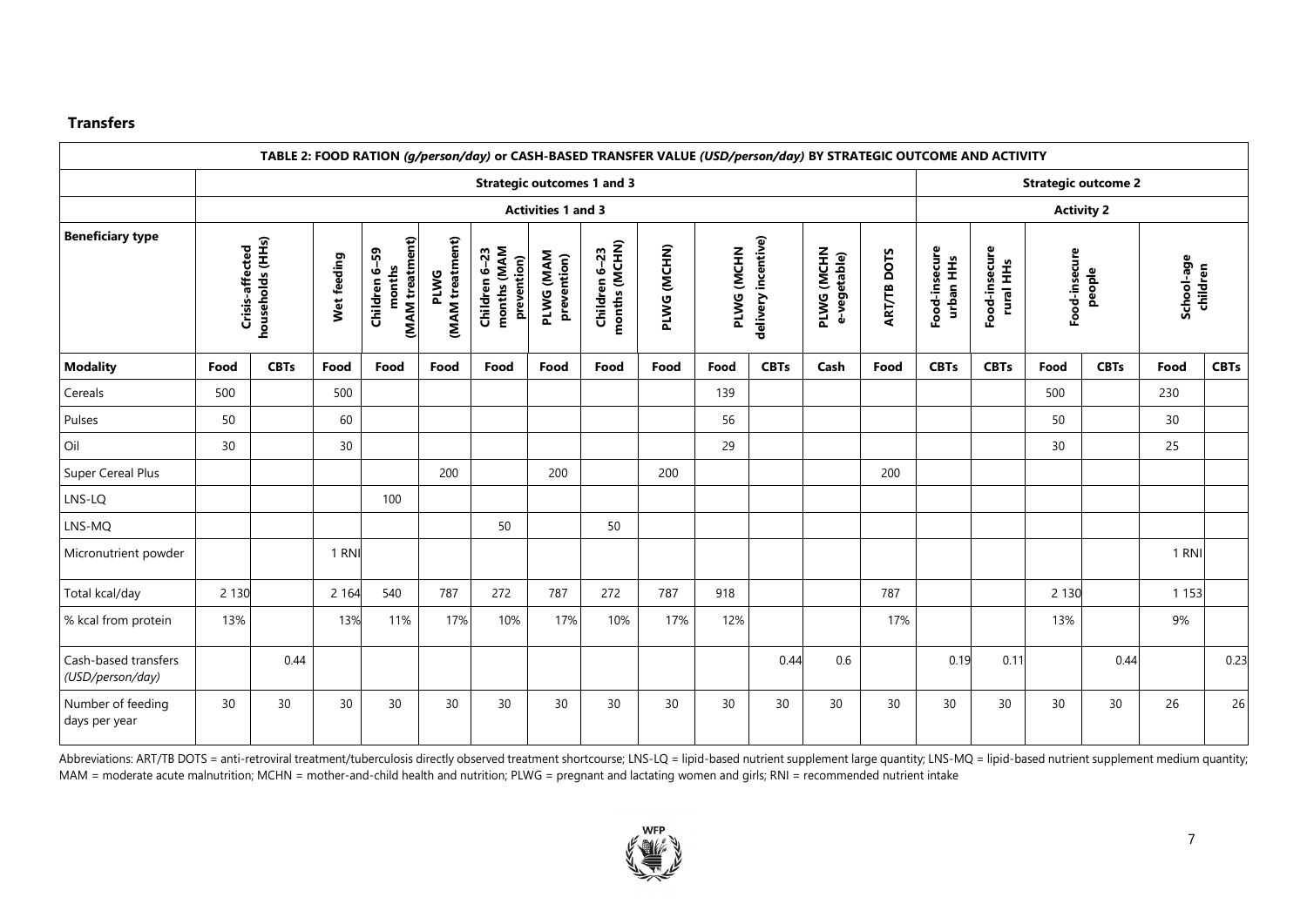| TABLE 3: TOTAL FOOD/CASH-BASED TRANSFER REQUIREMENTS AND VALUE |                       |                       |                 |                |                       |                       |  |
|----------------------------------------------------------------|-----------------------|-----------------------|-----------------|----------------|-----------------------|-----------------------|--|
|                                                                | <b>Current budget</b> |                       | <b>Increase</b> |                | <b>Revised budget</b> |                       |  |
|                                                                | Total<br>(mt)         | <b>Total</b><br>(USD) | Total<br>(mt)   | Total<br>(USD) | Total<br>(mt)         | <b>Total</b><br>(USD) |  |
| Cereals                                                        | 206 024               | 51 876 448            | 77 401          | 20 689 991     | 283 424               | 72 566 439            |  |
| Pulses                                                         | 24 203                | 16 080 203            | 6 5 5 4         | 4 7 5 2 5 4 0  | 30 757                | 20 832 743            |  |
| Oil and fats                                                   | 15 3 31               | 16 202 264            | 4 5 6 8         | 4 827 919      | 19 900                | 21 030 183            |  |
| Mixed and blended foods                                        | 114 310               | 183 378 377           | (403)           | (362915)       | 113 907               | 183 015 462           |  |
| Other                                                          | 40                    | 743 946               | (2)             | (38, 480)      | 38                    | 705 466               |  |
| Total (food)                                                   | 359 908               | 268 281 238           | 88 118          | 29 869 055     | 448 026               | 298 150 293           |  |
| Cash-based transfers                                           |                       | 564 445 903           |                 | 153 263 880    |                       | 717 709 783           |  |
| Total (food and CBT value)                                     | 359 908               | 832 727 142           | 88 118          | 183 132 935    | 448 026               | 1015860076            |  |

# **Cost breakdown**

| TABLE 4: COST BREAKDOWN OF THE REVISION ONLY (USD) |                                                           |                                                           |                                                           |                                                           |                                                            |                                                                    |              |  |
|----------------------------------------------------|-----------------------------------------------------------|-----------------------------------------------------------|-----------------------------------------------------------|-----------------------------------------------------------|------------------------------------------------------------|--------------------------------------------------------------------|--------------|--|
|                                                    | <b>Strategic</b><br>Result 1/<br><b>SDG</b><br>Target 2.1 | <b>Strategic</b><br>Result 1/<br><b>SDG</b><br>Target 2.1 | <b>Strategic</b><br>Result 2/<br><b>SDG</b><br>Target 2.2 | <b>Strategic</b><br>Result 4/<br><b>SDG</b><br>Target 2.4 | <b>Strategic</b><br>Result 5/<br><b>SDG</b><br>Target 17.9 | <b>Strategic</b><br>Result 8/<br><b>SDG</b><br><b>Target 17.16</b> | <b>Total</b> |  |
|                                                    | <b>Strategic</b><br>outcome 1                             | <b>Strategic</b><br>outcome 2                             | <b>Strategic</b><br>outcome 3                             | <b>Strategic</b><br>outcome 4                             | <b>Strategic</b><br>outcome 5                              | <b>Strategic</b><br>outcome 6                                      |              |  |
| <b>Focus area</b>                                  | <b>Crisis</b><br>response                                 | <b>Resilience</b><br>building                             | <b>Resilience</b><br>building                             | <b>Resilience</b><br>building                             | <b>Resilience</b><br>building                              | <b>Crisis</b><br>response                                          |              |  |
| Transfer                                           | 249 427 208                                               | 22 432 441                                                | 0                                                         | 0                                                         | $\Omega$                                                   | 10 226 912                                                         | 282 086 561  |  |
| Implementation                                     | 11 770 564                                                | 300 000                                                   | $\Omega$                                                  | 0                                                         | 0                                                          | $\mathbf{0}$                                                       | 12 070 564   |  |
| Adjusted direct<br>support costs                   |                                                           |                                                           |                                                           |                                                           |                                                            |                                                                    | 11 464 650   |  |
| <b>Subtotal</b>                                    |                                                           |                                                           |                                                           |                                                           |                                                            |                                                                    | 305 621 775  |  |
| Indirect support<br>costs<br>$(6.5$ percent)       |                                                           |                                                           |                                                           |                                                           |                                                            |                                                                    | 19 796 484   |  |
| <b>Total</b>                                       |                                                           |                                                           |                                                           |                                                           |                                                            |                                                                    | 325 418 259  |  |

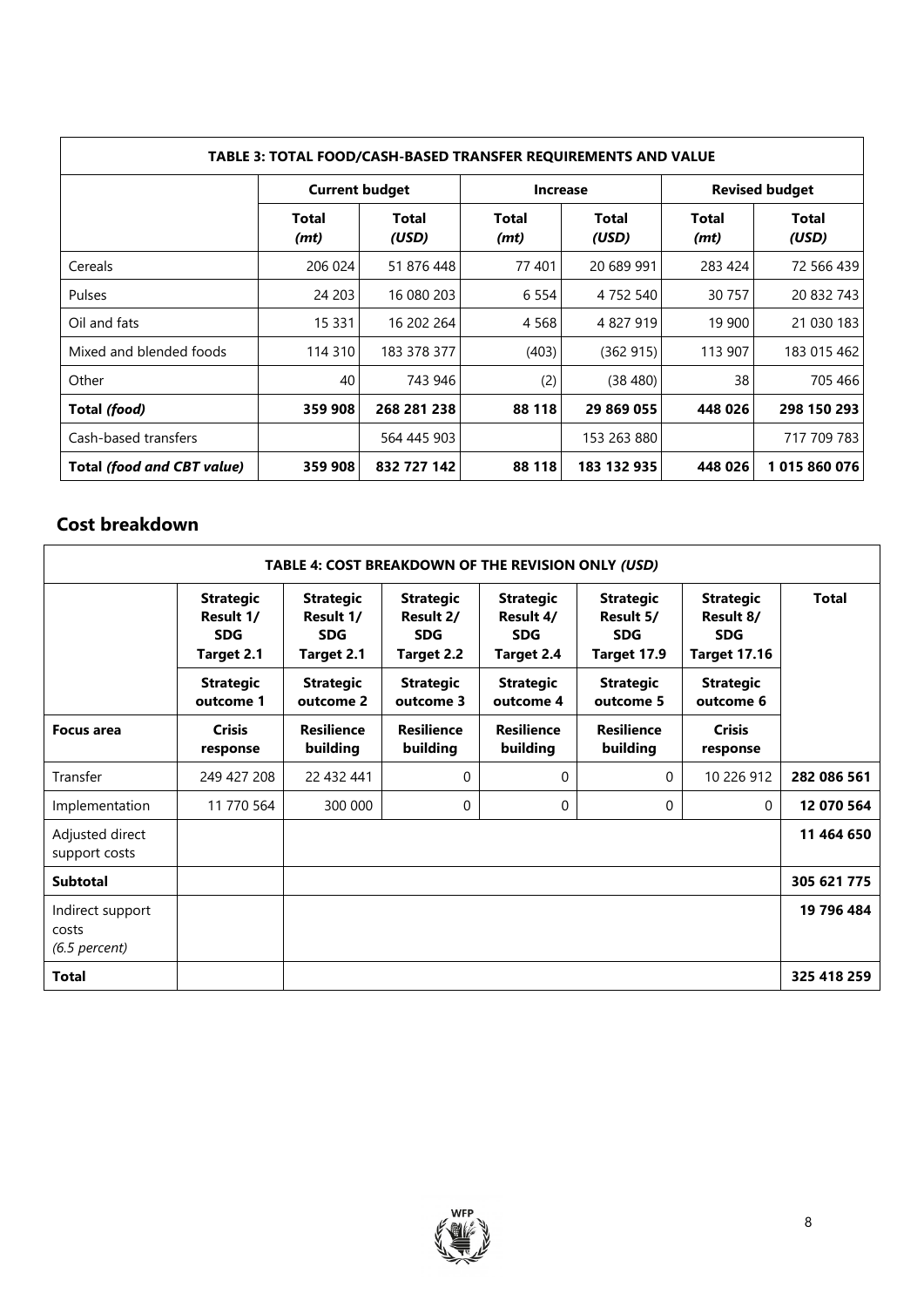| TABLE 5: OVERALL ICSP COST BREAKDOWN, AFTER REVISION (USD) |                                                           |                                                           |                                                           |                                                           |                                                            |                                                             |               |  |
|------------------------------------------------------------|-----------------------------------------------------------|-----------------------------------------------------------|-----------------------------------------------------------|-----------------------------------------------------------|------------------------------------------------------------|-------------------------------------------------------------|---------------|--|
|                                                            | <b>Strategic</b><br>Result 1/<br><b>SDG Target</b><br>2.1 | <b>Strategic</b><br>Result 1/<br><b>SDG Target</b><br>2.1 | <b>Strategic</b><br>Result 2/<br><b>SDG Target</b><br>2.2 | <b>Strategic</b><br>Result 4/<br><b>SDG Target</b><br>2.4 | <b>Strategic</b><br>Result 5/<br><b>SDG Target</b><br>17.9 | <b>Strategic</b><br>Result 8/<br><b>SDG Target</b><br>17.16 | <b>Total</b>  |  |
|                                                            | <b>Strategic</b><br>outcome 1                             | <b>Strategic</b><br>outcome 2                             | <b>Strategic</b><br>outcome 3                             | <b>Strategic</b><br>outcome 4                             | <b>Strategic</b><br>outcome 5                              | <b>Strategic</b><br>outcome 6                               |               |  |
| <b>Focus area</b>                                          | <b>Crisis</b><br>response                                 | <b>Resilience</b><br>building                             | <b>Resilience</b><br>building                             | <b>Resilience</b><br>building                             | <b>Resilience</b><br>building                              | <b>Crisis</b><br>response                                   |               |  |
| Transfer                                                   | 936 203 155                                               | 378 229 427                                               | 132 764 215                                               | 29 996 430                                                | 17 489 701                                                 | 75 636 847                                                  | 1 570 319 774 |  |
| Implementation                                             | 58 463 474                                                | 24 673 157                                                | 17 721 000                                                | 930 350                                                   | 493 640                                                    | 3 740 942                                                   | 106 022 563   |  |
| Adjusted direct<br>support costs                           | 55 040 777                                                | 22 051 439                                                | 8 4 4 3 2 9 1                                             | 1728 515                                                  | 1 006 882                                                  | 4 378 270                                                   | 92 649 174    |  |
| <b>Subtotal</b>                                            | 1 049 707 407                                             | 424 954 022                                               | 158 928 507                                               | 32 655 295                                                | 18 990 222                                                 | 83 756 059                                                  | 1768991512    |  |
| Indirect support<br>costs<br>$(6.5$ percent)               | 68 230 981                                                | 27 622 011                                                | 10 330 353                                                | 2 122 594                                                 | 1 2 3 4 3 6 4                                              | 5 375 213                                                   | 114 915 517   |  |
| Total                                                      | 1 117 938 388                                             | 452 576 033                                               | 169 258 860                                               | 34 777 889                                                | 20 224 587                                                 | 89 131 272                                                  | 1883907029    |  |